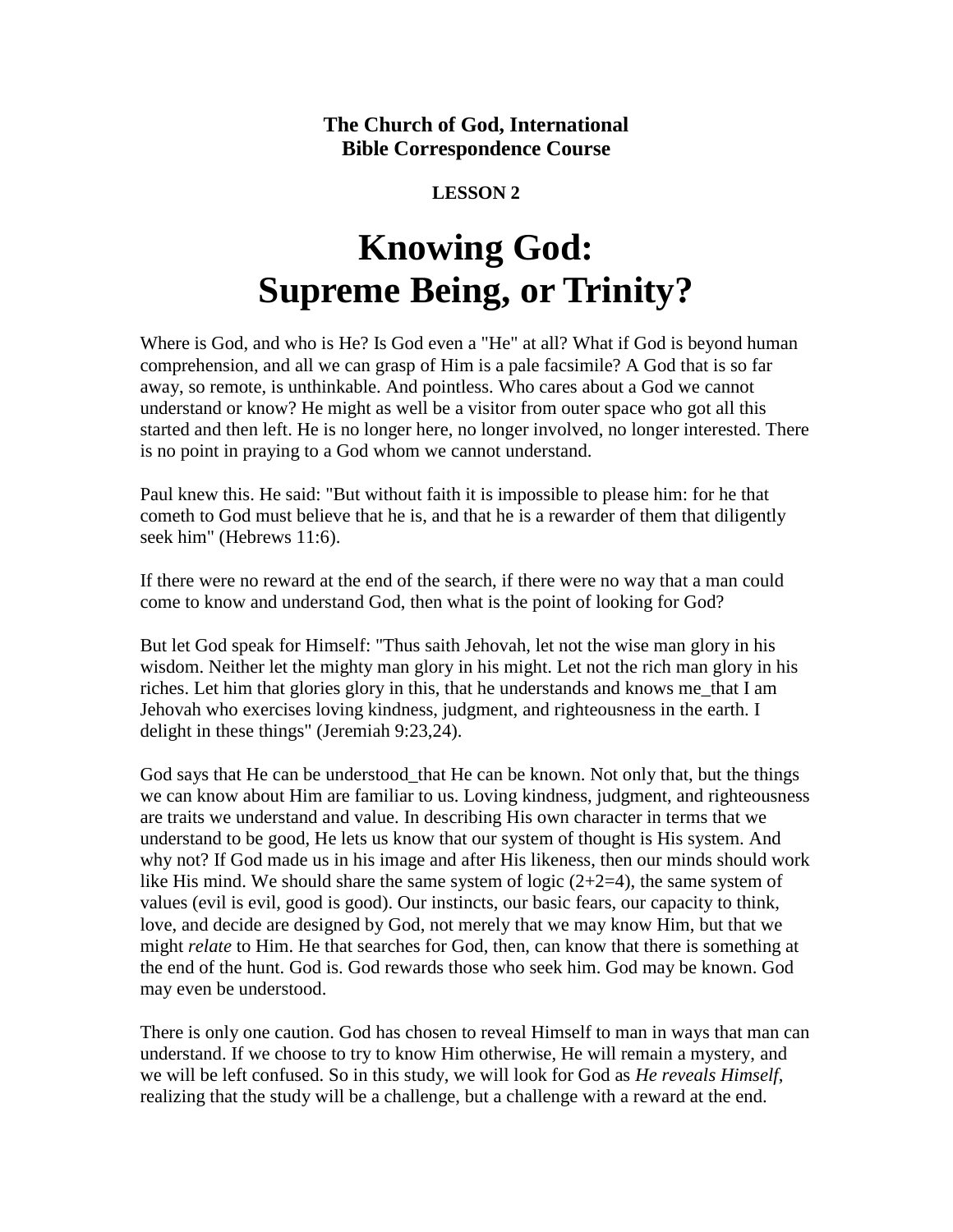# **JUST WHAT DO YOU MEAN BY "GOD"?**

This lesson has to start with linguistics and semantics, for it is in the meaning and use of words that much of the confusion about the nature of God arises. What, for example, does the word god mean? The translators of our Bibles may have added to the confusion. Let me explain.

In the King James Bible, there are two words that create a problem\_at least as the translators have used them. They are the English words *lord* and *god*. Different versions use different conventions, but in the King James Version (otherwise called the Authorized Version or AV), the word LORD in capital letters is a rendering of the Hebrew YHVH. If "lord" is not in capitals, it is the Hebrew *Adonai*, which properly translates as "lord." The meaning is much like the secular English word "lord." *Adonai* can apply to a man of superior rank as well as to God.

The decision of so many Old Testament translators to use LORD instead of some version of YHVH (as Yahweh or Jehovah) is reasonable enough (although the AV translators used "Jehovah" four times). There is a long tradition among Jews of refusing to articulate the divine name. The tradition arises from the third commandment which tells them not to take God's name in vain. So, when reading the Hebrew text, they customarily substitute "Adonai" for YHVH. They do this as a gesture of respect for the divine name. When Old Testament translators use LORD instead of "Yahweh" or "Jehovah," they are simply respecting Jewish tradition.

It is no sin to do that, but for our purposes it obscures the very thing we are trying to get at. All attempts to sidestep the use of the name take a step back from the personality of the one whose name is in question.

There are those who, familiar with the Hebrew roots of the Bible, choose to render YHVH as "HaShem," Actually, it is not a translation\_*HaShem* is a Hebrew expression that means "The Name." Thus the Psalm would read "HaShem knows the way of the righteous." Superficially, it may sound like the translator is using a name, but in fact he is studiously avoiding doing so.

Then there is the conflict among those who differ over how to pronounce the Hebrew word YHVH. Opinions range from a majority who favor Yahweh, to fewer who favor Yahveh, Yehovah, Yahavah, and so forth. The problem is that the original Hebrew text contains no vowels, so your guess is as good as mine. One tradition takes the vowel points of *Adona*i and uses them with YHVH to create "Yehovah" or, more familiar in English, "Jehovah." (The letter j stems from the Greek iota, or i. It is merely a peculiarity of pronunciation. Note what happens when "did you" becomes "didja.")

Since there is no divine revelation on the matter, and since God does not seem so petty as to mind if we pronounce his name with an English accent, I have chosen to write it "Jehovah." I have chosen it in part because it will not fall quite so strangely on the ear. The uninitiated Bible reader might wonder who Yahweh is, but they will probably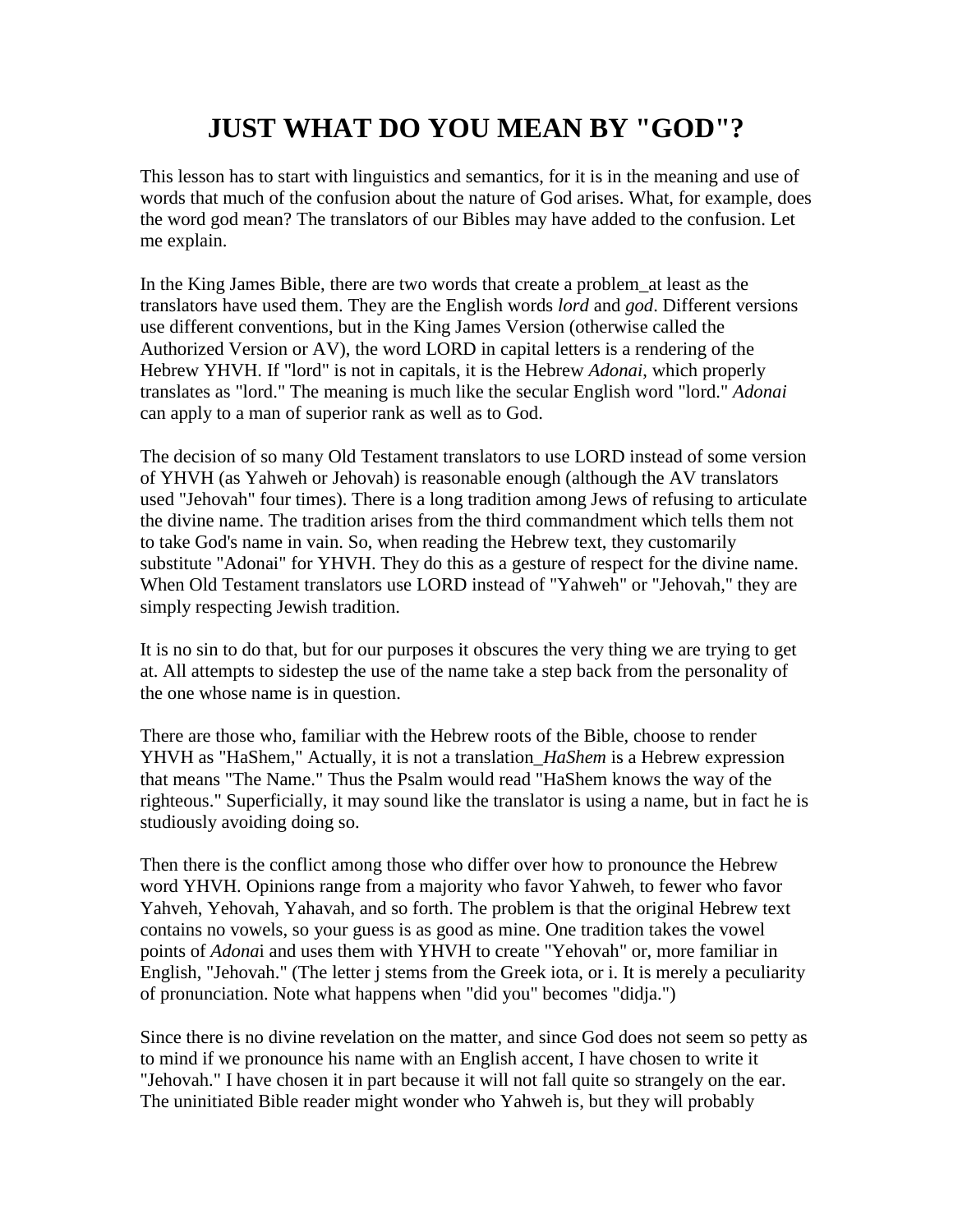recognize Jehovah as the God of Abraham, Isaac, and Jacob. And when all is said and done, even Yahweh may turn out to be an incorrect pronunciation. God will recognize those who call upon His name even if they have a foreign accent.

So when we come to YHVH in an Old Testament text, we will render it "Jehovah." You may pronounce it "Yehovah" if you wish (or Yahweh, if you are so inclined). But be sure and take note of it in your Bible as you read. There are places where it will make a difference. If you are not sure how it is treated in your Bible, read the introductory pages at the beginning of the Bible. They should explain all of the conventions used in it.

Then there is the word *God*. The words translated "god" in the Old Testament and their lexical definitions are as follows:

#### **EL.**

|               | 1) god, god-like one, mighty one           |
|---------------|--------------------------------------------|
|               | 1a) mighty men, men of rank, mighty heroes |
|               | 1b) angels                                 |
|               | 1c) god, false god, (demons, imaginations) |
|               | 1d) God, the one true God, Jehovah         |
|               | 2) mighty things in nature                 |
|               | 3) strength, power                         |
|               |                                            |
| <b>ELOWAH</b> |                                            |
|               | 1) God                                     |
|               | 2) false god                               |
|               |                                            |
|               | ELOHIM (plural of Elowah.)                 |
|               | 1) (plural)                                |
|               | 1a) rulers, judges                         |
|               |                                            |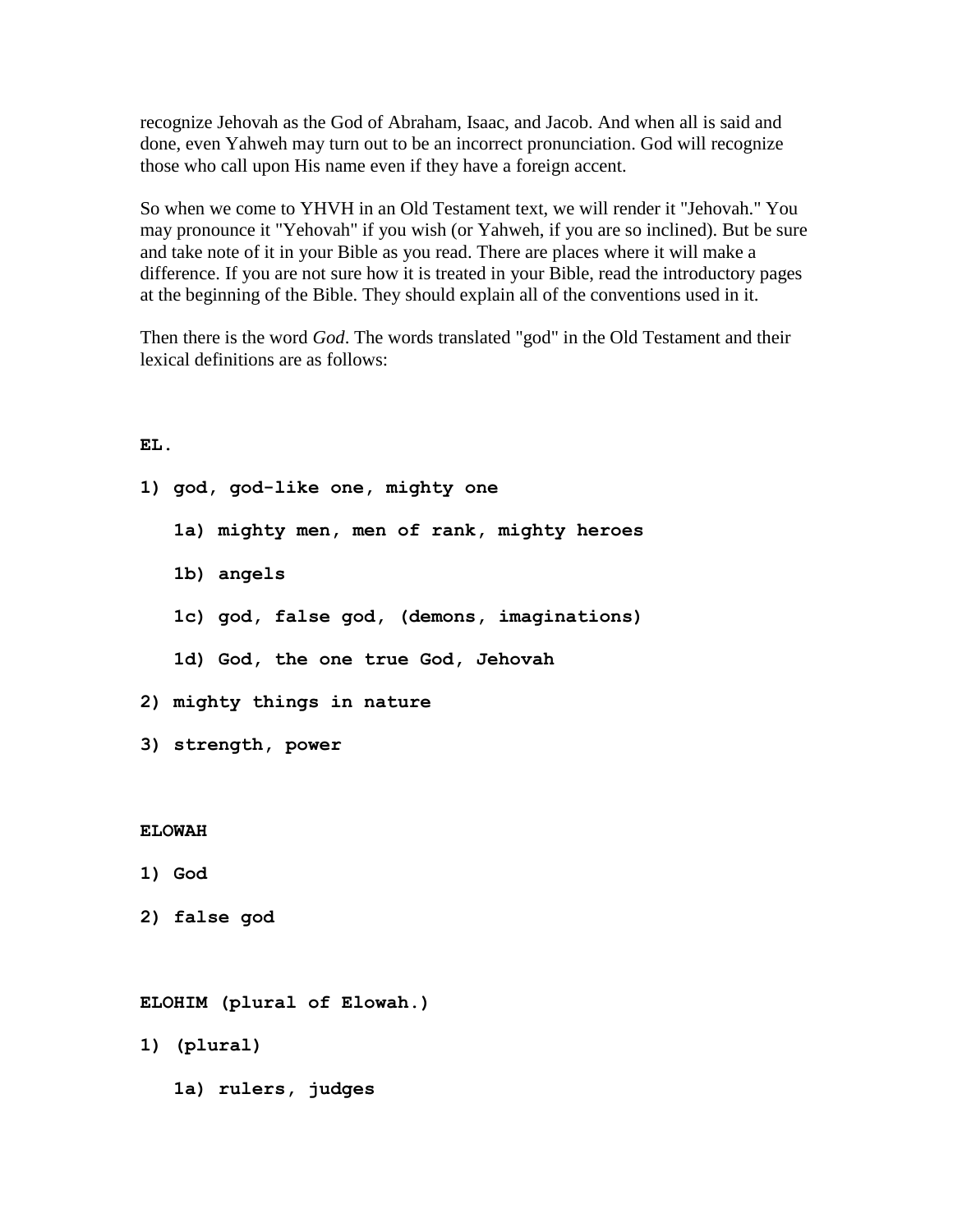**1b) divine ones 1c) angels 1d) gods 2) (plural intensive - singular meaning) 2a) god, goddess (see 1 Kings 11:5) 2b) godlike one 2c) works or special possessions of God 2d) the (true) God 2e) God**

One thing at least is clear. It is impossible to argue that the word *God* is used in only one sense. In the Bible, we can only be sure of the meaning of the word when we see it in context. The New Testament is a little more simple. Only one word is used for "God"\_*theos*. It is the translation of all the Hebrew words for God described above. The word for "lord" is always *kurios*, and may be used of a man, Jesus, or the Father. When New Testament writers use Old Testament quotations, they use kurios for both YHVH and Adonai, and *theos* for every quotation of *el, elowah,* and *elohim*

. I apologize for dragging you through all these technical explanations, but they may help you understand how some of the confusion arises. Now we will return to something more simple, and to try to make sense out of it for you.

To do the lesson, first read the indicated passages in your Bible, taking care to notice the context of the passage. You may want to read as much as a chapter before and after some references to be sure you have a feeling for the passage. Take your time and mark what you perceive to be important.

When you have done this, then answer the questions in the course writing your answer in your notebook after the number of the question. This is a good time to add marginal notes to your own Bible as you go. When you have written your own answers, then study our comments on each section, correcting your answers if you feel it is necessary.

Enjoy your study!

# **HOW MANY GODS ARE THERE?**

**Deuteronomy 4:33-35** 1. How many Gods are there?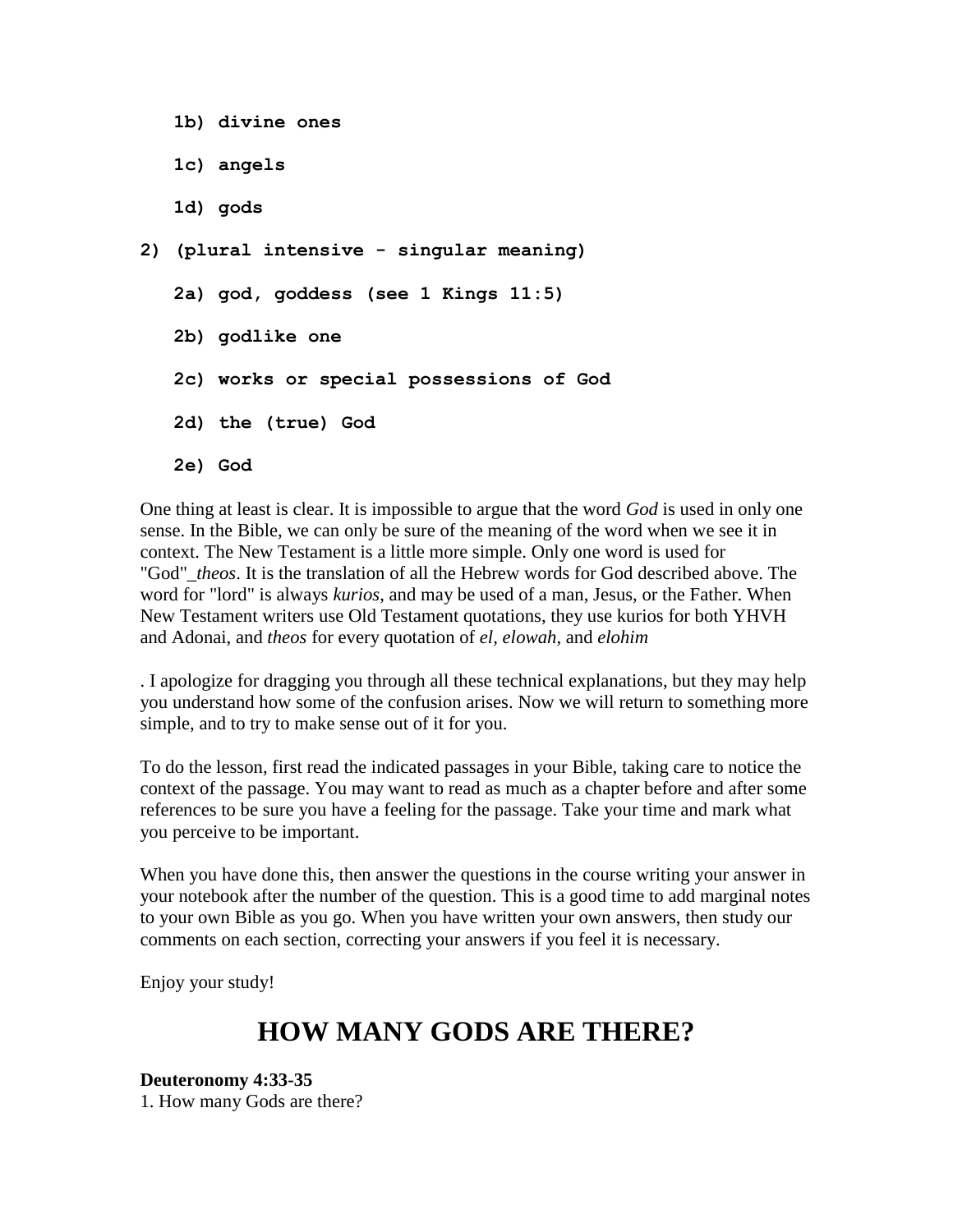2. Who, exactly, is God? Note: This is an exercise in the Hebrew words explained above. Every use of "God" is *elohim*, and "the LORD" of verse 35 is Jehovah. 3. Can there be another "God"? Note: Easy so far, isn't it? But wait.

#### Isaiah 43:10

4. Was there ever a God before Jehovah?

5. Will there ever be another after Him?

Note: *In this context* the word *God* refers to the Supreme Being. If one is supreme, then there can be no others like Him. If we define "God" as "Supreme Being," then the very definition makes it impossible that there could ever be another "God"\_*not even Jesus, not even the Christ*. When you read passages like this from the Old Testament, you wonder how anyone could have imagined God as a trinity.

But is this always the sense in which "God" is used?

#### **I Corinthians 8:4-6**

6. According to Paul, was there only one God?

7. Were there many that were called god?

8. How does Paul limit his use of "God" to distinguish it from others?

Note: Paul uses the expression "God the Father" to make the distinction. Most of the time, when we use the word God, we are referring to the one Supreme Being above all others\_the one Jesus addressed as "Father." By definition, there can only be one being who is supreme. But through the vagaries of language, the same word can be used for others.

Is it possible for there to be only one God (in the sense of God the Father), and yet another who is called God (in the sense of God the Son)? If so, can it be shown?

#### **Hebrews 1:1-14**

9. Verses 1 and 2 speak of two "persons." How are they identified?

Note: There is much room for confusion of pronouns and antecedents in this passage. Watch them carefully.

10. Does this passage necessarily identify God as a Father?

11. Who is the One who "by Himself purged our sins"?

12. Who, then, is "the Majesty on high"? (verse 3)

13. How are those two seated in relation to one another?

14. Are Father and Son presented so we will visualize them as one individual or two?

15. Is it possible for two distinct individuals to be considered as one while retaining separate identities? (Genesis 2:24; Matthew 19:5-6)

16. The doctrine of the trinity attempts to explain how God can be one while Christ is also God and one with God. But is it possible for the Father and the Son to be one and yet retain separate identities? (John 10:30, remember the analogy with husband and wife.)

Now for a small digression. We will return to Hebrews 1 in a moment.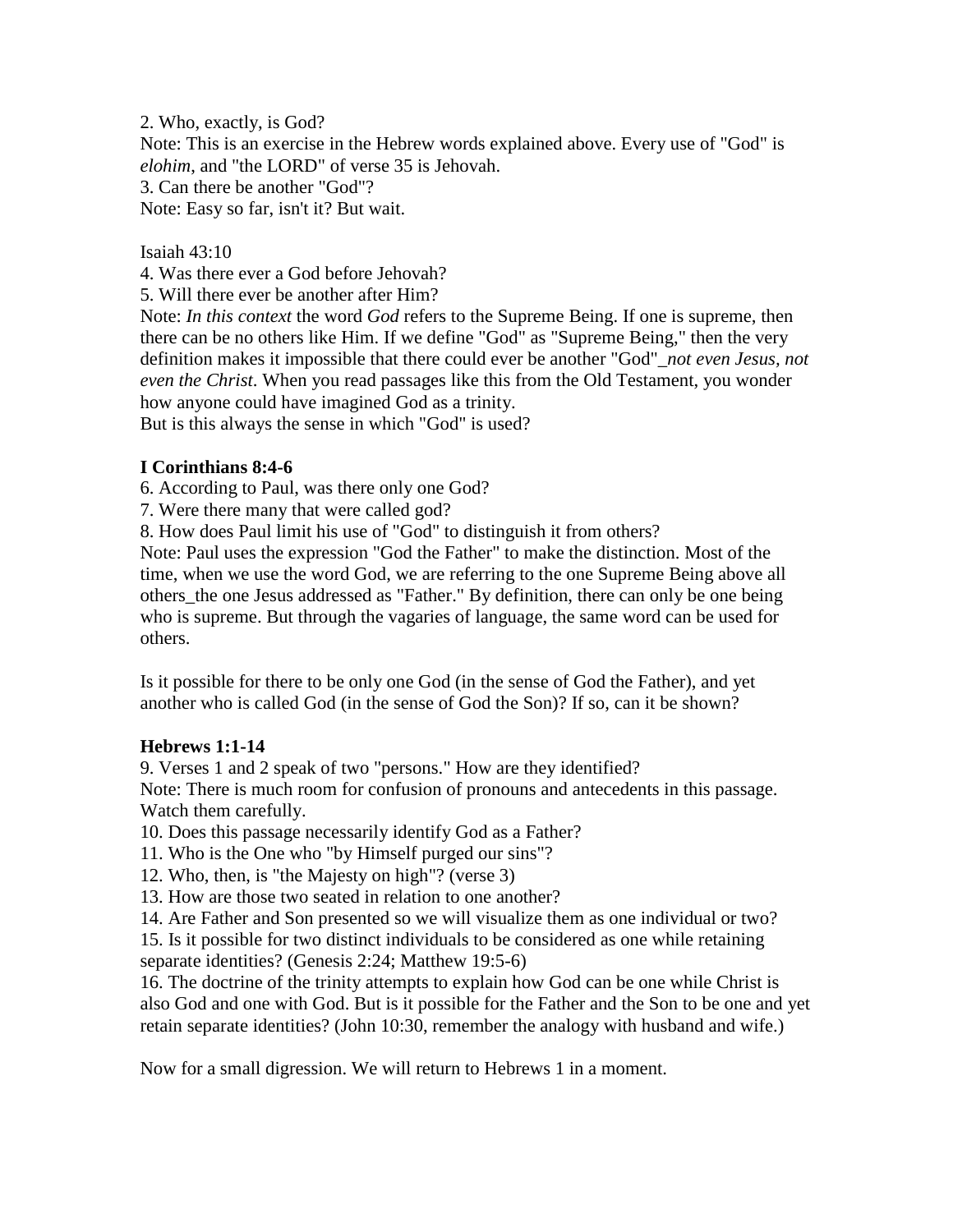## **John 17:1-26**

17. Where was Jesus when these words were spoken?

- 18 Where was the Father? (See also Matthew 5:16, etc.)
- 19. Are you led to believe that they are the same identity?
- 20. Are you led to believe that Jesus is one, talking to another?
- 21. Is one able to glorify the other?
- 22. Is one able to grant power to the other?
- 23. Is one able to "send" the other?
- 24. Is the Son, then, *other than* the Father?
- 25. Whom did Jesus address as "the only true God"?
- 26. Is there a suggestion here that Jesus existed before the world was created? (verse 5)
- 27. From whom did Jesus come? (verse 8)
- 28. For whom was Jesus praying?

29. Jesus and the Father are one. *Are they to remain alone in that relationship?* (verse 21) Note: If God were a trinity, that situation would not outlast the resurrection. For in whatever sense Jesus and the Father are one, they are about to be joined by a host of others.

30. Were the disciples to be one in some sense other than the way Jesus and the Father are one? (verse 22)

31. Were Jesus' disciples allowed to know the Father's name? Now to return to Hebrews.

# **Hebrews 1:1-14**

32. What is the difference between being "made" and "begotten"?

Note: C.S. Lewis said it well enough: "To beget is to become the father of; to create is to make. And the difference is this. When you beget, you beget something of the same kind as yourself. A man begets human babies, a beaver begets little beavers, a bird begets eggs which turn into little birds. But when you make, you make something of a different kind from yourself. A bird makes a nest, a beaver makes a dam, a man makes a wireless set....What God begets is God....What God creates is not God."

Lewis might have added that one not only begets something of the same kind as oneself, but also *other than* oneself. One does not beget oneself.

- 33. Was the Son "made" (i.e., created) or begotten?
- 34. Is there a suggestion of a family relationship between these two principals?
- 35. Is the Son ever called "God"? (verse 8).
- 36. Was the One who anointed the Son called "God"? (verse 9)
- 37. Was the Son involved in the creation? (verse 2).

38. Is the Son just another angel, or is He something quite different?

39. How did this difference come to be? How did He obtain a more excellent name than angels?

40. Is "God" the name of the one Supreme Being or the name of a kind of being, or both? 41. How does one get to be an heir?

42. Is "the Son" (i.e., Jesus) the *only* heir of God?(verse 14)

The word *God*, then, can be used in the sense of the one Supreme Being\_called God the Father and in that sense. He is one, and there is no other. But the word God can also be